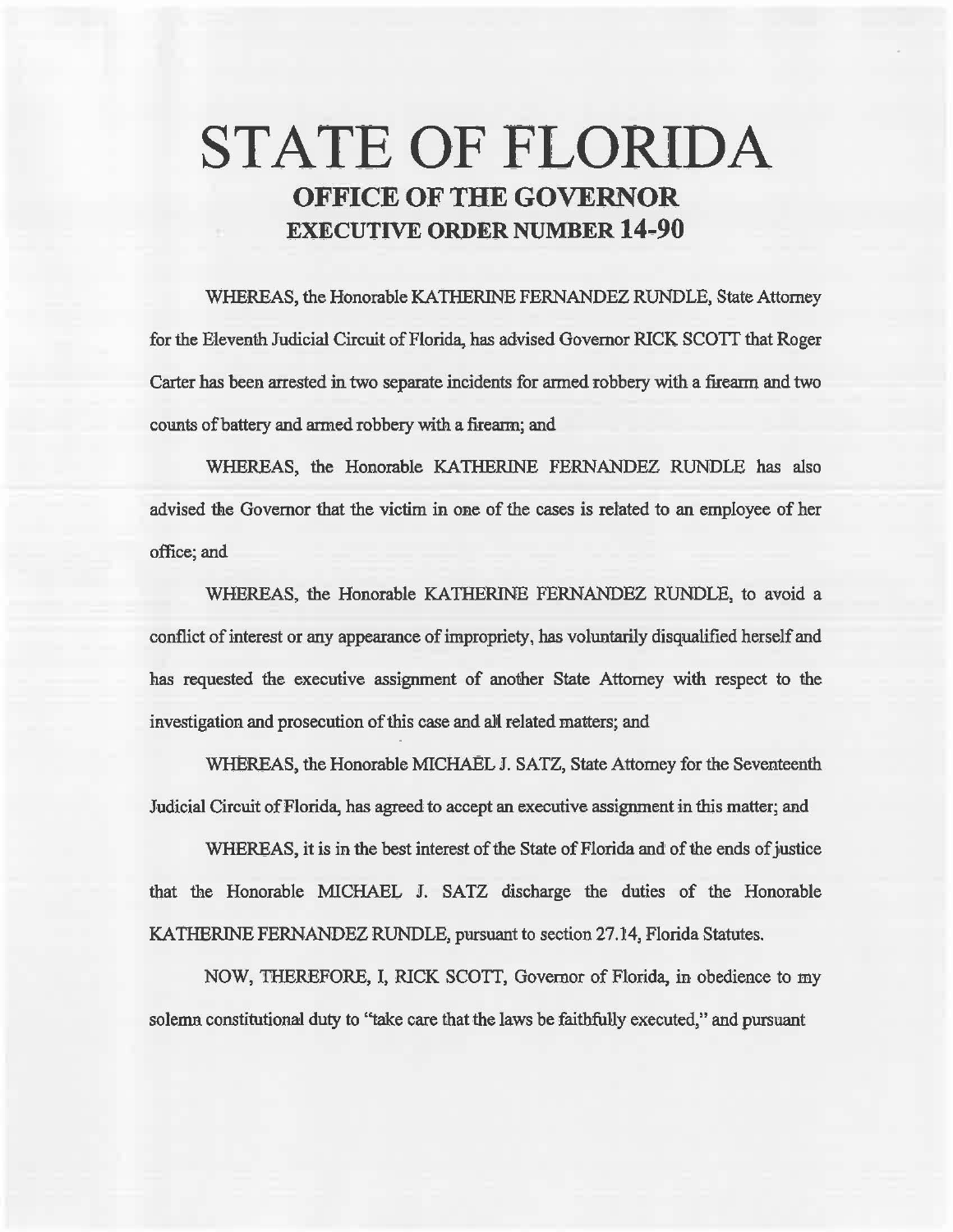to the Constitution and laws of the State of Florida, issue the foNowing Executive Order, effective immediately:

## Section 1.

The Honorable MICHAEL J. SATZ, State Attorney for the Seventeenth. Judicial Circuit of Florida, referred to as the "Assigned State Attorney," is assigned to discharge the duties of the Honorable KATHERINE FERNANDEZ RUNDLE, State Attorney for 1he Eleventh Judicial Circuit of Florida, as they relate to 1he investigation, prosecution and alt matters related to Roger Carter.

## Section 2.

The Assigned State Attorney or one or more Assistant State Attorneys and Investigators, who have been designated by the Assigned State Attorney, shall proceed immediately to the Eleventh Judicial Circuit of Florida, and are vested with the authority to perform the duties prescribed herein.

### Section 3.

All residents of the Eleventh Judicial Circuit are requested, and all public officials are directed, to cooperate and render whatever assistance is necessary to the Assigned State Attorney, so that justice may be served.

### Section 4.

The period of this Executive Assignment shall be for one (1) year, to and including March 17, 2015.